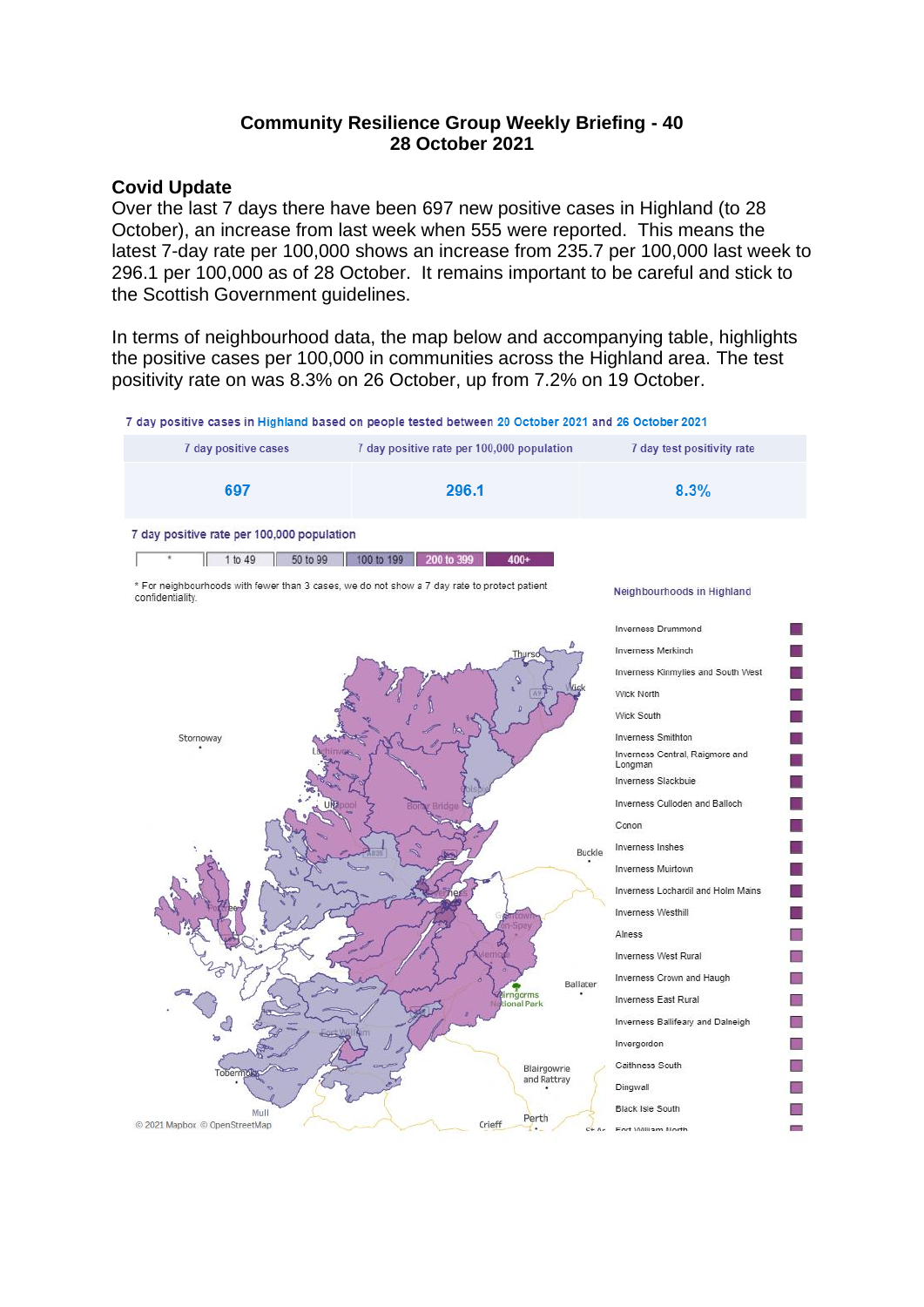# **Scotland has Moved Beyond Level Zero**

From 9 August 2021 the whole of Scotland moved to beyond Level 0. You can find Scottish Government guidance for everyone on how to stay safe and prevent the spread of COVID-19 here.

[https://www.gov.scot/publications/coronavirus-covid-19-staying-safe-and-protecting](https://www.gov.scot/publications/coronavirus-covid-19-staying-safe-and-protecting-others/)[others/](https://www.gov.scot/publications/coronavirus-covid-19-staying-safe-and-protecting-others/)

### **Scottish Government messages this week** – there are no key points this week

### **Symptomatic Testing (with symptoms)**

If you do believe you have symptoms, please self-isolate and book a PCR test. Postal PCR kits are available through NHS Inform either online **[here](https://eur02.safelinks.protection.outlook.com/?url=https%3A%2F%2Fwww.nhsinform.scot%2Fillnesses-and-conditions%2Finfections-and-poisoning%2Fcoronavirus-covid-19%2Ftest-and-protect%2Fcoronavirus-covid-19-how-to-do-a-pcr-test-at-home&data=04%7C01%7C%7C782f2f7756ee483e42e308d94dec951d%7C89f0b56e6d164fe89dba176fa940f7c9%7C0%7C0%7C637626500816082039%7CUnknown%7CTWFpbGZsb3d8eyJWIjoiMC4wLjAwMDAiLCJQIjoiV2luMzIiLCJBTiI6Ik1haWwiLCJXVCI6Mn0%3D%7C1000&sdata=Y%2BavkxLVdZX7n9HajM7JAMRH0o5v7yj1NIhNsrPP9Tg%3D&reserved=0)** or by calling 0800 028 2816.

In addition to the local support that is available, people can get support to self-isolate by calling the Council's helpline number: 0300 303 1362. This can include access to food and supplies to self-isolate and individuals may be entitled to a £500 selfisolation support grant.

### **Asymptomatic Testing (without symptoms)**

It continues to be important that people test themselves even if they don't have symptoms. Taking a rapid LFD test twice a week can help stop new variants earlier, limiting the spread of the virus.

Test kits are available at pharmacies, or to order online from [www.nhsinform.scot/testing,](http://www.nhsinform.scot/testing) or by calling 119.

Test kits are also available at Community testing sites. The details for where these are next week are outlined below.

### **Community Testing 1 – 5 November for those without symptoms (Asymptomatic)**

The community testing programme offers rapid COVID-19 tests for people without symptoms.

### **Next week a mobile testing unit will be in Inverness.**

[https://www.highland.gov.uk/news/article/14056/rapid\\_covid-](https://www.highland.gov.uk/news/article/14056/rapid_covid-19_community_testing_available_in_wick)[19\\_community\\_testing\\_available\\_in\\_wick](https://www.highland.gov.uk/news/article/14056/rapid_covid-19_community_testing_available_in_wick)

The mobile testing unit 'Jabbernaut' will be at the Fairways Car Park, Slackbuie, Inverness IV2 6AA. Opening times will be;

- Monday 1 November 9am-4pm
- Tuesday 2 November 9am-4pm
- Wednesday 3 November 9am-4pm
- Thursday 4 November 9am-4pm
- Friday 5 November 9am-4pm

Just to emphasise that there are no specific outbreaks in this community, this is to support normalising testing across the area.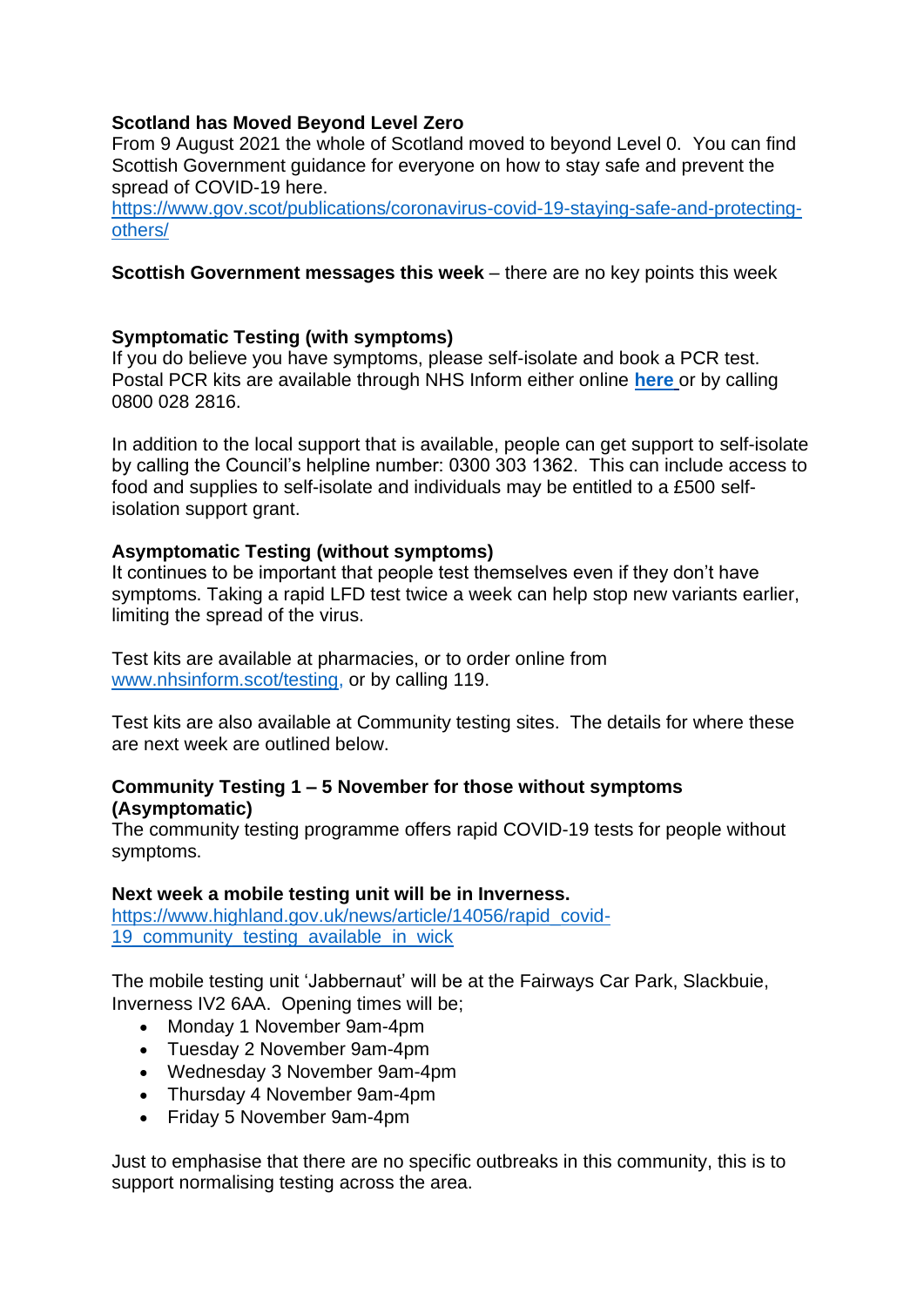No appointment is necessary, and it will be open both for asymptomatic testing and to collect LFD test kits.

Please note that these drop-in sessions for community testing are only for people without symptoms. Anyone that becomes unwell should isolate immediately and seek a PCR test. PCR tests can be booked through NHS Inform online or by calling 0800 028 2816.

Those who attend a COVID-19 Mobile Clinic will also have the opportunity to enter a free monthly draw to win an Amazon Kindle e-reader  $(10<sup>th</sup>$  generation, with 6" backlit display) after completing an exit survey. The winner will be drawn by random at the end of the month.

I would appreciate it if you could encourage people across your networks to attend.

### **Vaccination Update**

Please note the NHSH special update on the current flu and Covid vaccination programme attached with this week's briefing.

The latest update from NHS on the vaccine can be accessed at the following link: [www.nhsinform.scot/covid19vaccine.](http://www.nhsinform.scot/covid19vaccine)

For details of vaccination drop-in clinics that are operating in Highland please check the following link:

<https://www.nhshighland.scot.nhs.uk/COVID19/Pages/Vaccination.aspx>

## **Stay Warm Stay Well course 2021: Energy Action Scotland (EAS)**

Fuel poverty is a major problem in Scotland. More than one in four people can't afford to heat their homes to an adequate level. For those living in fuel poverty, the consequences are ill health, discomfort and debt. This often means choosing between heating and eating.

EAS are delivering free training for front line staff to raise awareness of the impact of fuel poverty and cold homes on people's health, this one-day course is tailored for frontline staff who look after the health, wellbeing and social welfare of vulnerable clients.

The course aims to: improve understanding of domestic energy efficiency and the impact of fuel poverty and cold homes on vulnerable, low income households and; improve awareness of schemes/grants and other support mechanisms for energy efficiency improvements, creating an effective means for linking those in need with the help that's available. Completion of this course means participants may be eligible for the Energy Awareness, City & Guilds (Level 3) training.

For course dates, topics and to book please visit [https://new.theclaymoreproject.com/uploads/entities/1230/files/Training%20%](https://new.theclaymoreproject.com/uploads/entities/1230/files/Training%20%26%20Consultancy/SWSW%202021-22(1).pdf) [26%20Consultancy/SWSW%202021-22\(1\).pdf](https://new.theclaymoreproject.com/uploads/entities/1230/files/Training%20%26%20Consultancy/SWSW%202021-22(1).pdf) or call EAS on 0141 226 3064.